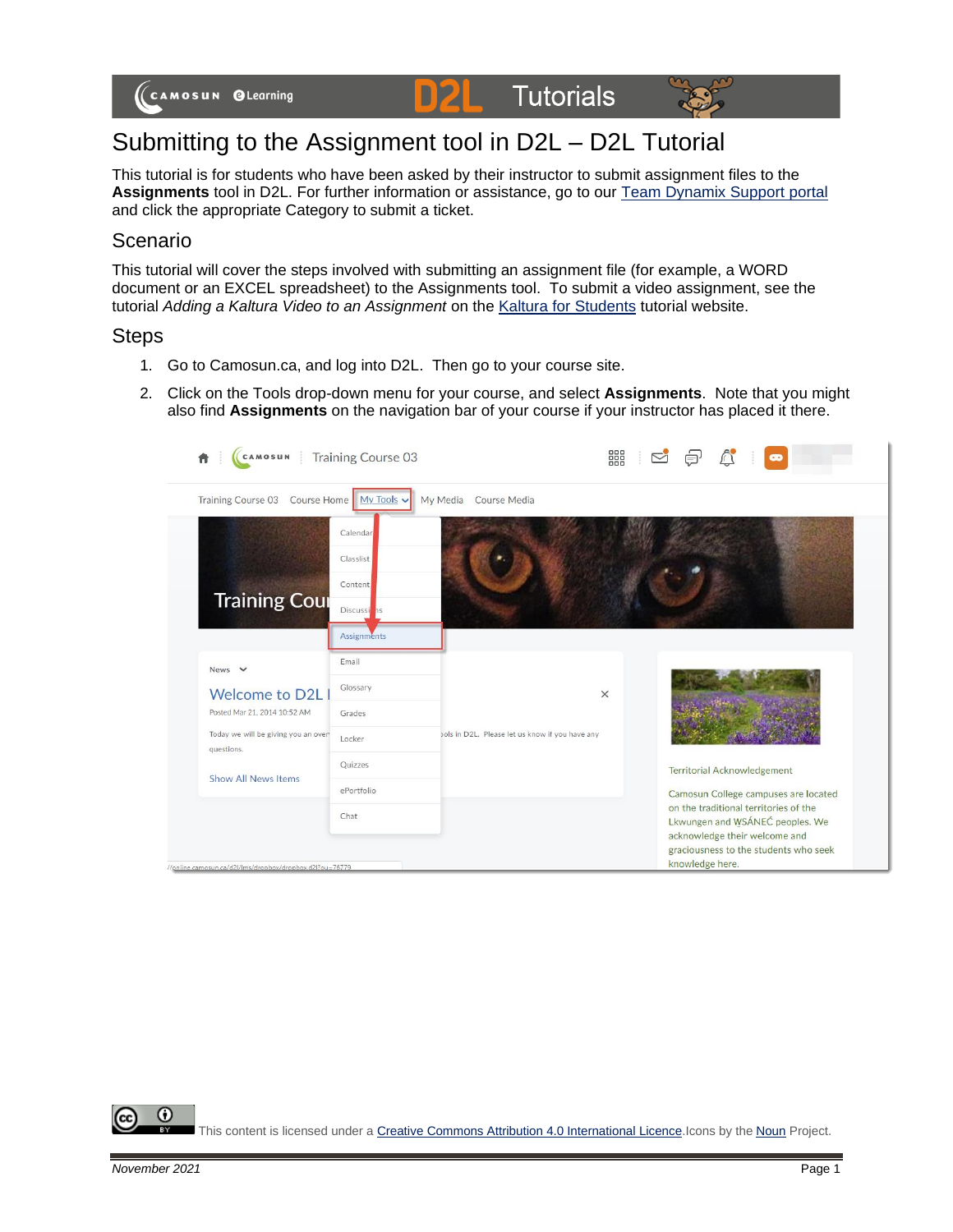3. Click on the name of the **Assignments** folder you wish to submit an assignment file to.

| Assignments                                 |                          |           |                          | $\checkmark$<br><sup>O</sup> Help |  |
|---------------------------------------------|--------------------------|-----------|--------------------------|-----------------------------------|--|
| View History                                |                          |           |                          |                                   |  |
| Folder                                      | <b>Completion Status</b> | Score     | <b>Evaluation Status</b> | Due Date                          |  |
| No Category                                 |                          |           |                          |                                   |  |
| Assignment 1                                | <b>Not Submitted</b>     | $- / 10$  | Not yet evaluated        |                                   |  |
| <b>Assignment 2</b>                         | <b>Not Submitted</b>     | $- / -$   | Not yet evaluated        |                                   |  |
| Assignment 3<br>Closed Jun 23, 2014 9:00 PM | <b>Not Submitted</b>     | $-$ / $-$ | Not yet evaluated        | Jun 13, 2014 9:00 PM              |  |
| Text submission assignment                  | <b>Not Submitted</b>     | $- / 10$  | Not yet evaluated        |                                   |  |

4. Click **Add a File** to upload your assignment file from your computer.



 $_{\odot}$ This content is licensed under [a Creative Commons Attribution 4.0 International Licence.I](https://creativecommons.org/licenses/by/4.0/)cons by the [Noun](https://creativecommons.org/website-icons/) Project.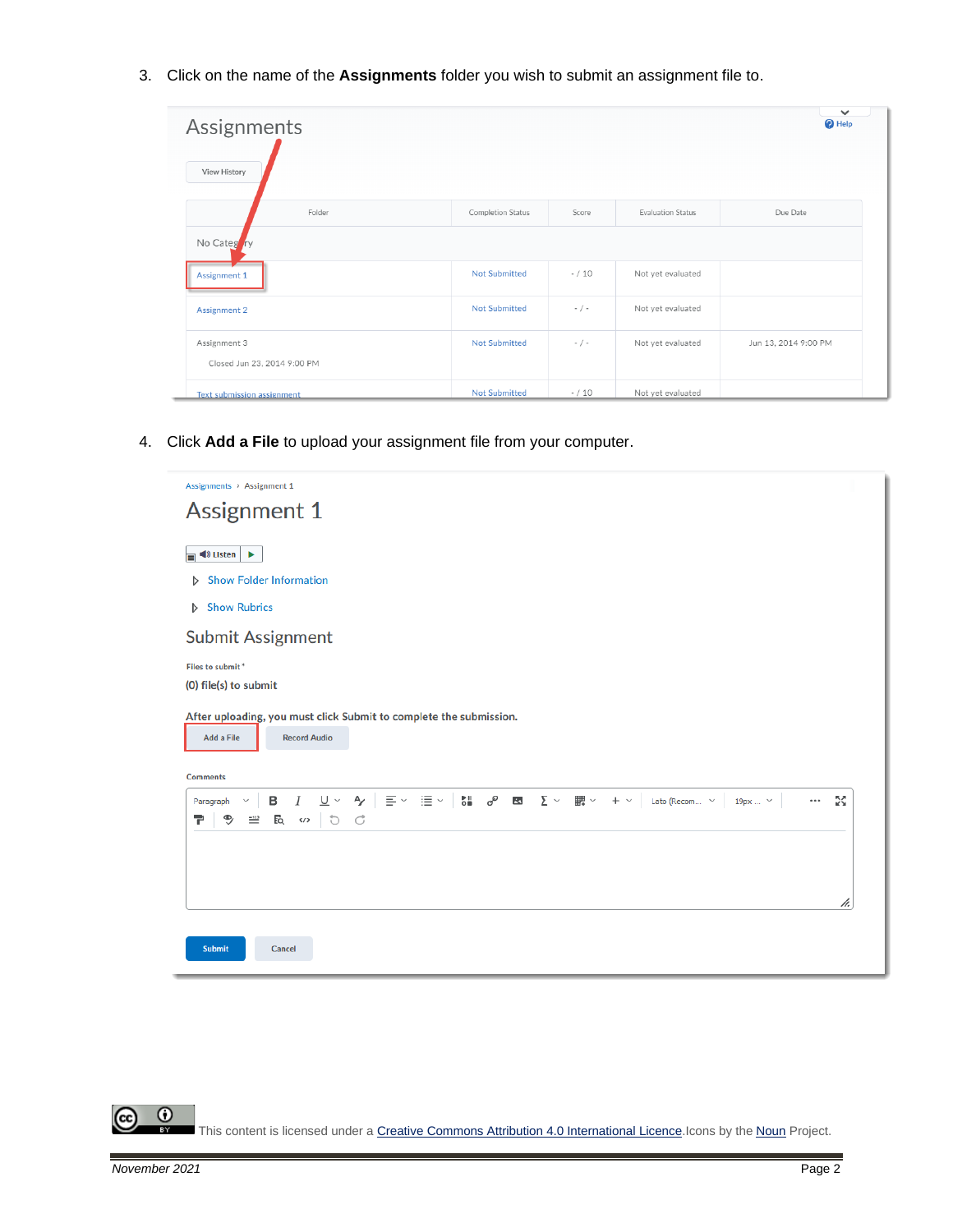5. In the **Add a File box** that opens, click My **Computer**.

| $\sim$ | <b>Thumming</b> would be on<br><b>ööö</b>     | لہا                    |
|--------|-----------------------------------------------|------------------------|
|        | Add a File - Training Course 03 - Camosun D2L | $\times$               |
|        | My Computer                                   | $\mathbf{\mathcal{P}}$ |
| Я      | My Locker                                     | $\mathbf{\mathbf{z}}$  |
|        | <b>B</b> Group Locker                         | >                      |
|        |                                               |                        |
|        |                                               |                        |
|        |                                               |                        |
|        |                                               |                        |
|        |                                               |                        |
|        | Cancel                                        | h.                     |
|        |                                               |                        |

6. Click **Upload**, then find your assignment file on your computer and select it, then click **Open** (just like attaching a file to an email).

| OSUN  | <b>Training Course 03</b>            |                                         | 88                                                     | لرض |                                          |              |              |
|-------|--------------------------------------|-----------------------------------------|--------------------------------------------------------|-----|------------------------------------------|--------------|--------------|
| .03   | Add a File - Training Course 03      | <b>O</b> Open                           |                                                        |     |                                          |              | $\times$     |
|       |                                      |                                         | « DaylightTutorials- > StudentDocs                     | ৵ ত | parch StudentDocs                        |              | مر           |
|       | Drop files here, or click below!     | Organize v<br>New folder                |                                                        |     | EE T                                     | m            | 0            |
| ηe    | <b>P</b> Upload                      | ٨<br>╒                                  |                                                        |     | $n - 1$                                  |              |              |
|       |                                      | ConeDrive - Camo:                       | DE LoggingIntoD2LDaylight-March2018.pdf                |     | 2018-08-24 10:31 AM                      |              |              |
| ler I | <b>A</b> can upload files up to a ma | Attachments                             | <sup>54</sup> Navigating Calendar August 2018 pdf      |     | 3010.00.33.3.55.084                      |              |              |
|       |                                      | <b>Documents</b>                        |                                                        |     | 2018-08-24 1:53 PM                       |              |              |
|       |                                      |                                         |                                                        |     | 2018-08-23 3:19 PM                       |              |              |
| 5Sİ   |                                      | $\Box$ This PC                          |                                                        |     | 2018-08-24 4:14 PM<br>2018-08-23 4:02 PM |              |              |
|       |                                      | 3D Objects                              |                                                        |     | 2018-08-23 3:59 PM                       |              |              |
|       |                                      | <b>Desktop</b><br>闓<br><b>Documents</b> |                                                        |     | 2017-09-20 2:43 PM                       |              |              |
| ,mit  |                                      | Downloads                               |                                                        |     | 2018-08-28 10:42 AM                      |              |              |
|       |                                      | Music<br>n.                             |                                                        |     | 2017-09-20 2:15 PM                       |              |              |
| g, yo |                                      | <b>Pictures</b><br>로                    |                                                        |     | 2018-04-03 10:31 AM                      |              |              |
|       |                                      | <b>Videos</b><br>厬                      |                                                        |     | 2018-03-20 11:29 AM                      |              |              |
|       |                                      | <sup>12</sup> , Local Disk (C:)         | and a st                                               |     | 2018-08-23 3:54 PM                       | <b>COMMA</b> |              |
|       |                                      | $\vee$ <                                |                                                        |     |                                          |              |              |
|       |                                      |                                         | File name: LoggingIntoD2LDaylight-March2018.pdf $\sim$ |     | <b>All Files</b>                         |              | $\checkmark$ |
|       |                                      |                                         |                                                        |     | Open                                     | Cancel       |              |
|       |                                      |                                         |                                                        |     |                                          |              |              |
|       |                                      |                                         |                                                        |     |                                          |              |              |
|       | Add<br><b>Back</b><br>Cancel         |                                         |                                                        |     |                                          |              |              |
|       |                                      |                                         |                                                        | /ı. |                                          |              |              |
|       |                                      |                                         |                                                        |     |                                          |              |              |
|       |                                      |                                         |                                                        |     |                                          |              |              |

 $\overline{\odot}$ (cc This content is licensed under [a Creative Commons Attribution 4.0 International Licence.I](https://creativecommons.org/licenses/by/4.0/)cons by the [Noun](https://creativecommons.org/website-icons/) Project.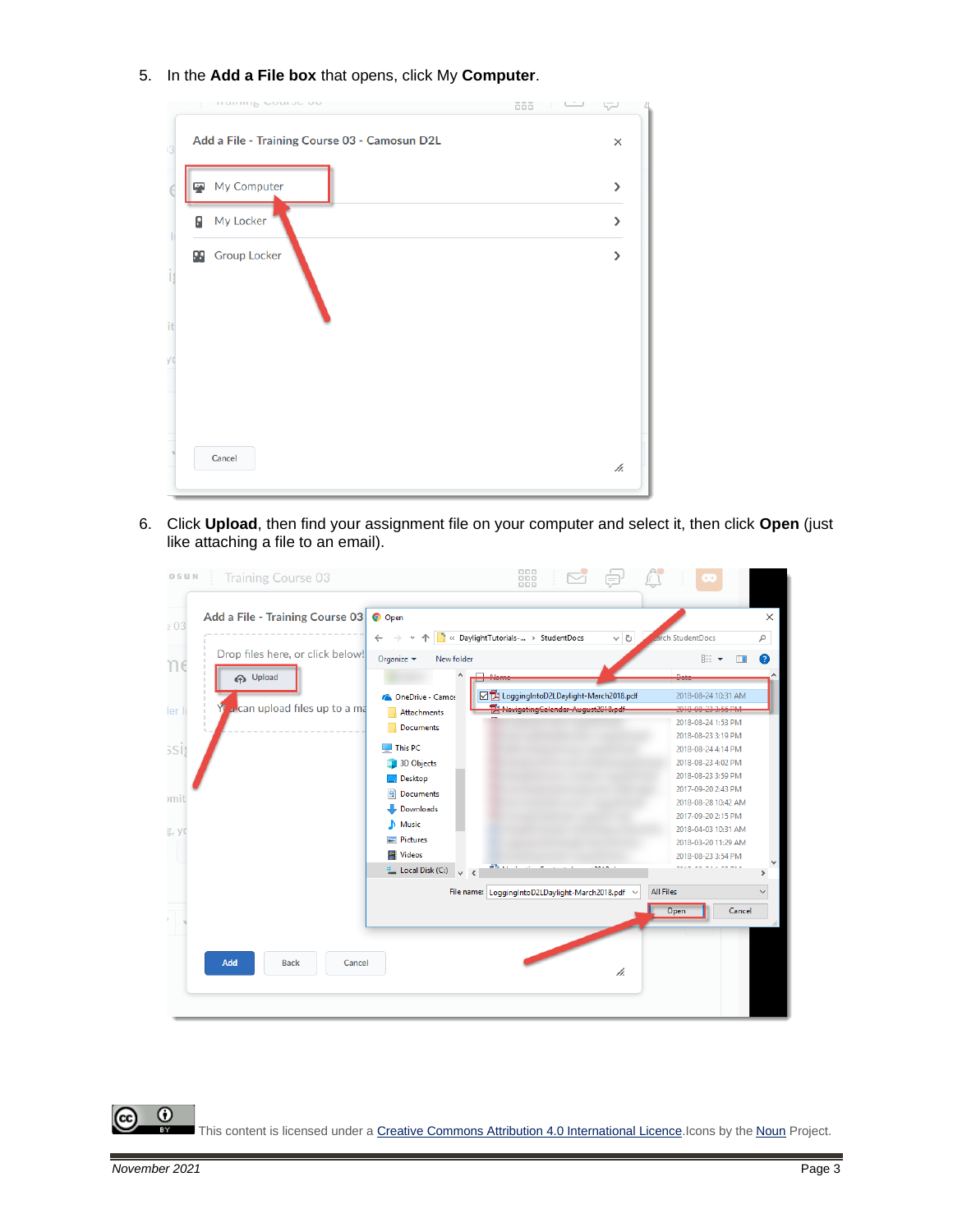7. Once your see your file listed in the Upload area, click **Add**.



#### 8. Click **Submit**.

|                | Course Home My Tools ~                                                                                                                                                                                                                                                                                                                                                                                                                                                                                                                                                                                                            |    |
|----------------|-----------------------------------------------------------------------------------------------------------------------------------------------------------------------------------------------------------------------------------------------------------------------------------------------------------------------------------------------------------------------------------------------------------------------------------------------------------------------------------------------------------------------------------------------------------------------------------------------------------------------------------|----|
|                | Assignments > Assignment 1                                                                                                                                                                                                                                                                                                                                                                                                                                                                                                                                                                                                        |    |
|                | <b>Assignment 1</b>                                                                                                                                                                                                                                                                                                                                                                                                                                                                                                                                                                                                               |    |
| $\blacksquare$ | $\blacktriangleright$ Listen<br>٠                                                                                                                                                                                                                                                                                                                                                                                                                                                                                                                                                                                                 |    |
|                | <b>Show Folder Information</b><br>D                                                                                                                                                                                                                                                                                                                                                                                                                                                                                                                                                                                               |    |
|                | <b>Show Rubrics</b><br>Þ                                                                                                                                                                                                                                                                                                                                                                                                                                                                                                                                                                                                          |    |
|                | <b>Submit Assignment</b>                                                                                                                                                                                                                                                                                                                                                                                                                                                                                                                                                                                                          |    |
|                | Files to submit*<br>(1) file(s) to submit                                                                                                                                                                                                                                                                                                                                                                                                                                                                                                                                                                                         |    |
|                | After uploading, you must click Submit to complete the submission.<br><b>Add a File</b><br><b>Record Audio</b>                                                                                                                                                                                                                                                                                                                                                                                                                                                                                                                    |    |
|                | ■ SubmittingToAssignments-August2020.docx (1.06 MB) ×<br>Source: My Computer                                                                                                                                                                                                                                                                                                                                                                                                                                                                                                                                                      |    |
|                | <b>Comments</b>                                                                                                                                                                                                                                                                                                                                                                                                                                                                                                                                                                                                                   |    |
|                | $\mathsf{A}_{\mathsf{Y}}\enspace\Big \enspace \Xi\,\vee\,\; \vert\Xi\,\vee\,\; \vert\enspace \mathsf{S}_{\mathsf{m}}^{\mathsf{N}}\quad\mathsf{A}_{\mathsf{p}}^{\mathsf{p}}\quad\mathsf{B}_{\mathsf{m}}^{\mathsf{p}}\quad\mathsf{B}_{\mathsf{m}}\quad\mathsf{Y}\enspace\vee\enspace\mathsf{B}_{\mathsf{m}}^{\mathsf{p}}\;\vee\enspace \; +\;\vee\enspace\Big \enspace \text{tato}\;(\text{Recomm.}\enspace \vee\enspace\big \enspace \text{19px}\ldots\;\vee\;\math$<br>$U$ $\sim$<br>5ă<br>I<br>$\cdots$<br>Paragraph<br>$\checkmark$<br>$E_{\rm Q}$<br>$\overline{C}$<br>୭<br>$\equiv$<br>$\mathbb{C}$<br>구<br>$\langle \rangle$ |    |
|                |                                                                                                                                                                                                                                                                                                                                                                                                                                                                                                                                                                                                                                   | h. |
|                | <b>Submit</b><br>Cancel                                                                                                                                                                                                                                                                                                                                                                                                                                                                                                                                                                                                           |    |

This content is licensed under [a Creative Commons Attribution 4.0 International Licence.I](https://creativecommons.org/licenses/by/4.0/)cons by the [Noun](https://creativecommons.org/website-icons/) Project.

 $\overline{6}$